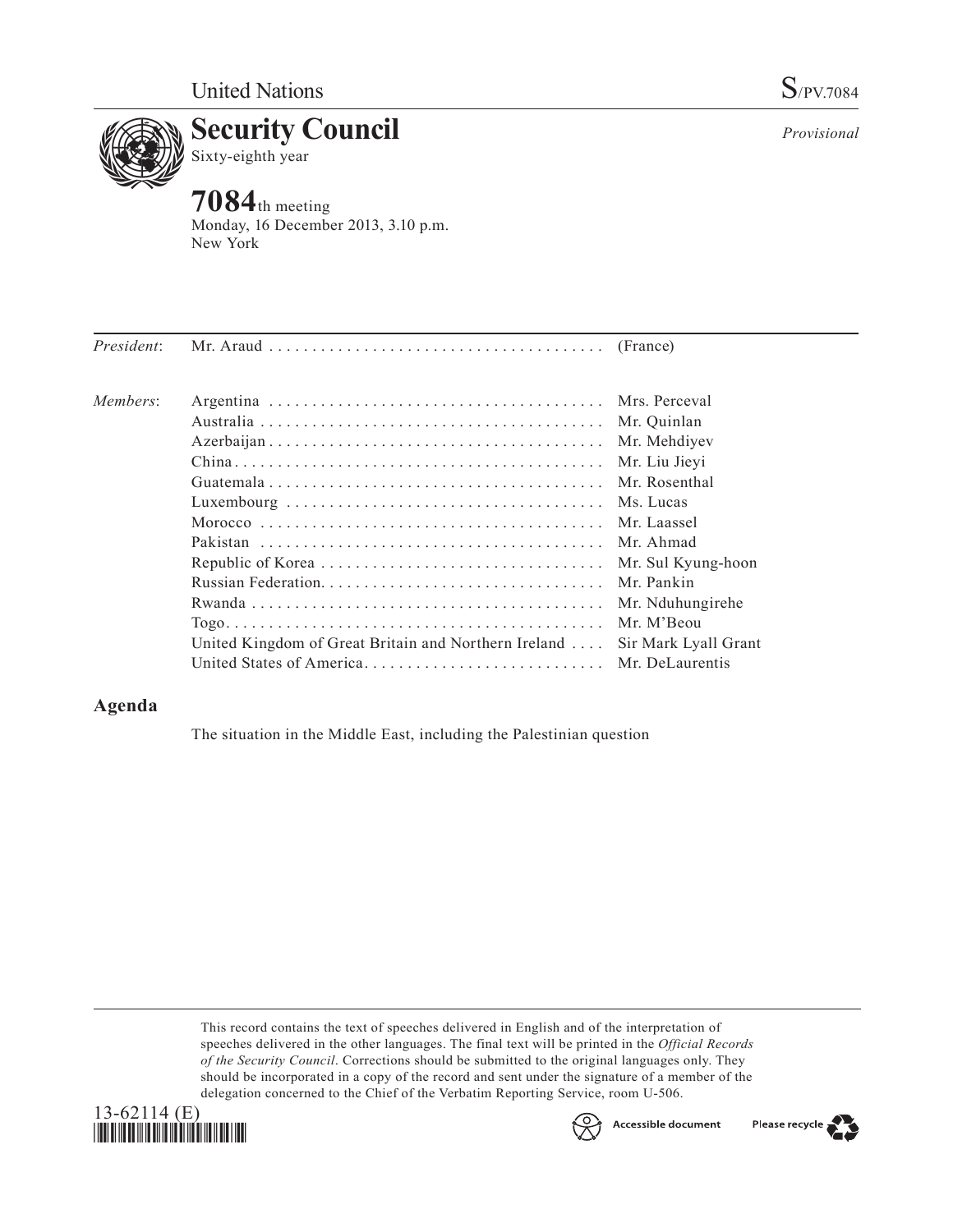*The meeting was called to order at 3.10 p.m.*

## **Adoption of the agenda**

The agenda was adopted

## **The situation in the Middle East, including the Palestinian question**

**The President** (*spoke in French*): In accordance with rule 39 of the Council's provisional rules of procedure, I invite Mr. Robert Serry, United Nations Special Coordinator for the Middle East Peace Process and Personal Representative of the Secretary-General, to participate in this meeting.

The Security Council will now begin its consideration of the item on its agenda.

I give the floor to Mr. Serry.

**Mr. Serry**: We have previously spoken of 2013 as a decisive year for the peace process, a year that would be pivotal for salvaging a two-State solution, a year that would decide whether the Palestinians — already accorded non-Member observer State status by the General Assembly — could realize their aspirations to statehood, self-determination and an end to the occupation that began in 1967 through a negotiated solution, the only solution that would also bring Israel the security and recognition in the region that it deserves. And we spoke of it as a year that would test the commitment of the international community to re-engaging and breaking the deadlock in this conflict, in the face of competing priorities in the region and elsewhere. We also warned that the consequences of inaction could be dire for everyone, putting an already precarious situation on the ground at risk even further.

And it has certainly been an important year, in which we have finally witnessed the renewal of direct talks, brokered by the United States and now in their fifth month. Spurred by the unwavering personal involvement of Secretary of State Kerry, leaders on both sides have taken courageous steps, despite domestic headwinds and public scepticism. Israeli and Palestinian negotiators have engaged quietly in some 20 rounds, and neither side is ready to give up or walk out of the talks. The Quartet envoys continued to consult with each other and engage with the parties, as well as with Arab partners. The European Union, in its Council conclusions issued today, expressed its full support for the efforts of the parties and of the

United States towards a just and lasting settlement of the Israeli-Palestinian conflict. It offered

"[a]n unprecedented package of European political, economic and security support to both parties in the context of a final status agreement."

All of this testifies to the ongoing international and regional support for the process.

The parties are approaching another important timeline in the negotiations, the third release of prisoners, scheduled for 29 December. We urge both sides to refrain from steps that would increase mistrust and undermine the prospects for progress in the critical period ahead when bolder decisions are required to bridge the gaps towards a final status agreement. There is good reason to be concerned about the fragile situation on the ground. Indeed, the current environment is far from conducive. Continued settlement activity cannot be reconciled with the goal of a two-State solution and is illegal under international law. The United Nations is also concerned about recurrent violence and incitement.

During the reporting period, Israeli security forces carried out some 217 search-and-arrest operations. A total of 352 Palestinians were arrested and 206 injured, including during demonstrations against the barrier. Six Israeli soldiers were also injured. Six Palestinians were killed, including when on 26 November Israeli security forces shot dead three allegedly Al-Qaidaaffiliated Salafist extremists near Hebron, who were reportedly carrying explosives and weapons and planning lethal attacks on Palestinian and Israeli targets. One Palestinian was shot dead on 30 November while in Israel without a valid permit, and another died on 28 November of injuries sustained at Qalandiya checkpoint in March.

In a troubling incident on 7 December, a 14-yearold Palestinian was shot in the back by Israeli security forces and died in Jalazun refugee camp, next to the Israeli settlement of Beit El, allegedly after throwing stones at Israeli forces. This shooting follows a recent series of serious injuries to Palestinians from live fire and rubber-coated metal bullets directed by Israeli security forces at or near the camp. We urge the Israeli authorities to reach a speedy conclusion to their inquiry into the circumstances of this fatal incident, and to act with maximum restraint and avoid the use of excessive force.

Palestinian security forces, working to maintain law and order in the West Bank, carried out major security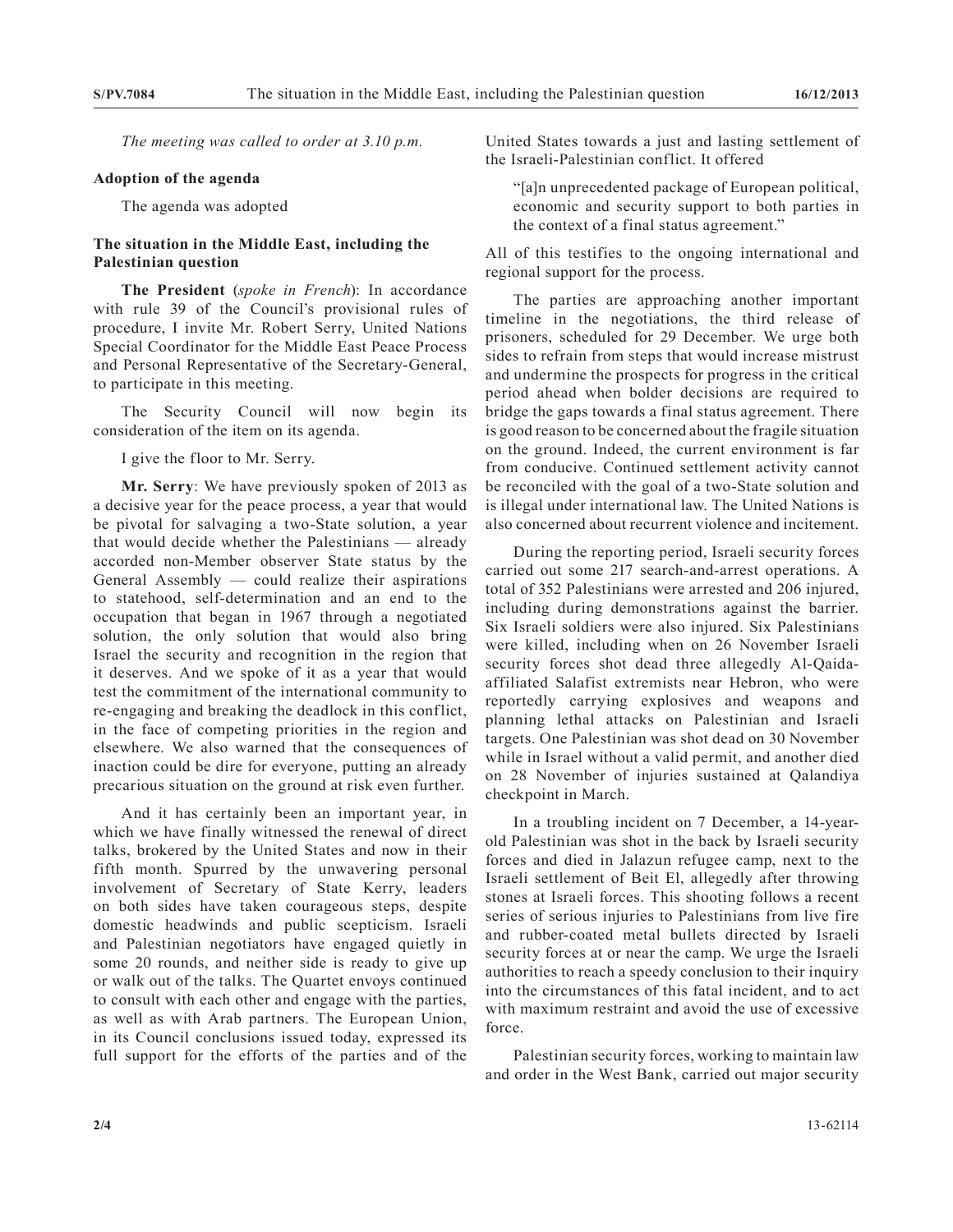operations in Jenin and Nablus, which included the arrest on 1 December of more than 20 alleged Salafist extremists. Violence between Palestinians and settlers continued. Settler attacks injured eight Palestinians, including four children. So-called price-tag attacks by settlers on Palestinian property included several incidents of racist graffiti and vandalism in the West Bank. Palestinian stone-throwing attacks, on the rise in recent months, injured four settlers, including two children. Demolitions of unlicensed Palestinian structures in Area C and East Jerusalem have been increasing. A total of 74 structures, including more than 30 in the Jordan Valley last week, were demolished, leading to the displacement of 98 Palestinians, including 55 children.

The United Nations has repeatedly called for a halt to demolitions and for Palestinian access to a fair planning regime that meets their residential and development needs. Three Palestinian administrative detainees, on hunger strike since 16 November in protest at their detention, have been transferred to hospital in Israel due to deterioration in their health. We reiterate that people in administrative detention should either be charged or released.

Turning now to Gaza, as reported previously, thanks to a generous Turkish contribution a safety net is in place to allow the most critical water, sanitation and health-related facilities to continue operating. However, Gaza's deficient infrastructure was not able to cope with the impact of the current inclement weather. While the West Bank was also affected, heavy flooding in many parts of the Gaza Strip has resulted in the displacement of approximately 10,000 people. The United Nations is actively engaged with relevant parties in addressing the most urgent issues. Shelter, flood-water removal equipment and non-food items, particularly fuel, are being provided to those in need with the support of the United Nations humanitarian system on the ground. While Israel was hit by the same inclement weather conditions, it responded to an urgent request to provide four water pumps for Gaza. With the Erez crossing flooded and temporarily inoperable, Israeli authorities have expanded the operations and opening hours of the only other crossings, at Kerem Shalom. We hope that the Rafah crossing will also resume normal operations as soon as possible in order to help address the difficult humanitarian situation.

As the Council is aware, we have been expressing our deep concern about the critical energy situation in Gaza, especially since the Gaza power plant ceased operations on 1 November. I have been working closely with the Palestinian Authority and other relevant parties to address the issue. I am pleased to report that the Government of Qatar has come forward with a donation of \$10 million for the Palestinian Authority to purchase fuel for the plant. In addition, a Qatari shipment of 18,000 metric tons of fuel is expected to reach an Israeli port in due course. The Israeli authorities have confirmed their cooperation in transferring 450,000 litres of fuel per day through the Kerem Shalom crossing. As a result, the Gaza power plant resumed operations as of yesterday. That is an important but by no means sufficient development in order for Gaza's structural energy problems to start being addressed.

I am pleased to note the decision of the Government of Israel to resume the transfer of construction materials for United Nations projects in Gaza, under an agreedon mechanism for the materials' secure transfer and use. Work has now resumed on critical construction projects — part of the half-billion-dollar package the United Nations is implementing in the Strip — such as schools, social housing and water and sanitation facilities. While we recognize Israel's legitimate security concerns, it remains important that Israel also reinstates its September decision to begin allowing imports of construction materials for the private sector. The United Nations remains ready, with other Quartet partners, to help to define agreed modalities for the secure transfer and use of such materials.

During the past month, the security situation in and around Gaza has witnessed relative calm. One rocket and four mortar shells fired from Gaza landed in Israel, and Israel conducted one incursion and four airstrikes, none of which caused casualties or damage. Six Palestinian civilians were injured by Israeli live fire near the border and three were arrested. Since in the past year the lowest level of violence and civilian casualties in 13 years has been registered in Gaza and southern Israel, the continued preservation of the ceasefire understanding of a year ago will provide a basis for progress on other issues as well, including further opening of the crossings.

Turning to Syria, the Council was briefed earlier today by the Secretary-General on the use of chemical weapons. Yet the vast majority of the killings and destruction continues to be carried out with conventional weapons. As they try to settle their scores by military means, the warring parties continue